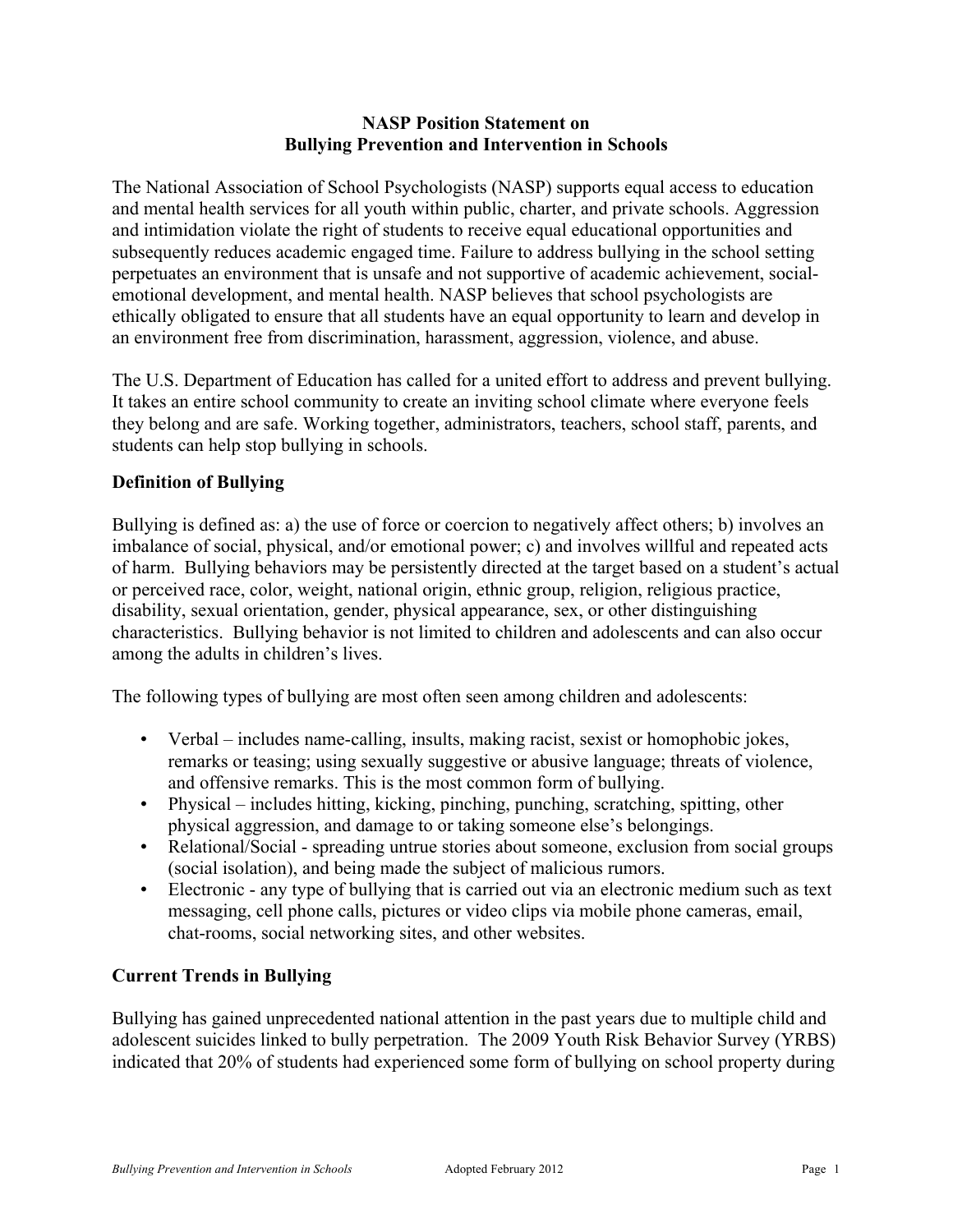the 12 months before the survey (CDC, 2010). Bullying is not a new concern; various forms of bullying have been prevalent in schools for decades. Cyberbullying or electronic aggression is becoming an emerging public health issue that is creating unique and difficult challenges for school personnel. Although estimates vary, 10-40% of youth reported being victims of some form of cyberbullying and upwards of 20% admitted to cyberbullying others (Hinduja & Patchin, 2010). Researchers have found that 27% of youth who were victims of cyberbullying had also carried a weapon to school (David-Ferdon, & Hertz 2007; Ybarra, Diener-West, & Leif, 2007).

Bullying is associated with increases in suicide risk among victims of bullying (Kim, Leventhal, Koh, & Boyce, 2009; Suicide Prevention Resource Center, 2011), as well as increases in depression and other problems associated with suicide (Fekkes, Pipers, & Verloove-Vanhorcik, 2004; Gini & Pozzoli, 2009). Targets of cyberbullying reported higher levels of depression than victims of face-to-face bullying (Wang, Nansel & Iannotti, 2010). Over time, bullying is strongly linked to victims' anger, frustration, and violent behaviors (Nansel, Overpeck, Haynie, Ruan, & Scheidt, 2003). Particularly in school settings, bullying and bystander silence create an unwelcome and increasingly intimidating environment (Orpinas, Horne, & Staniszewski, 2003), which may lead to violent events occurring in the schools. In addition, a recent review of the research showed that LGBTQ (lesbian, gay, bisexual, transgender, and questioning) youth experienced more bullying (including physical violence and injury) at school than their heterosexual peers (Berlan, Corliss, Field, Goodman, & Austin, 2010; Bontempo & D'Augelli, 2002; Garofalo, Wolf, Kessel, Palfrey, & Durant, 1998). There is a link between bullying and suicidal behavior in LGBTQ youth, especially among those with cross-gender appearance, traits, or behaviors (Haas et al., 2011). Similarly, an extensive literature review completed for the 2011 briefing paper from the National Council on Disability revealed that students with disabilities are significantly more likely than their peers to be the victims of bullying (National Council on Disability, 2011; Rose, Espelage, &Monda-Amaya, 2009).

# **Legal Implications**

Because of the widespread problem of bullying, 45 states have laws on bullying and 22 states have adopted cyberbullying statutes (Children's Safety Network, 2011). However, fewer than half of the statutes and laws offer guidance about whether schools may intervene in bullying involving electronic communication (Anti-Defamation League, 2009). This has led to confusion over whom is responsible for resolving these conflicts and who has jurisdiction to apply consequences. Due to the escalation of cyberbullying and increased difficulties finding the specific source of the bullying, parents are looking to schools for justice and protection (Children's Safety Network, 2011).

In addition, bullying behaviors can also constitute civil rights violations. The U. S. Department of Education's Office for Civil Rights (OCR) has recognized that some student's misconduct may trigger responsibilities under one or more federal antidiscrimination laws enforced by the OCR. Specifically the relevant statutes include:

• Title IV of the Civil Rights Act of 1964 (Title IV) which prohibits discrimination on the basis of race, color, or national origin;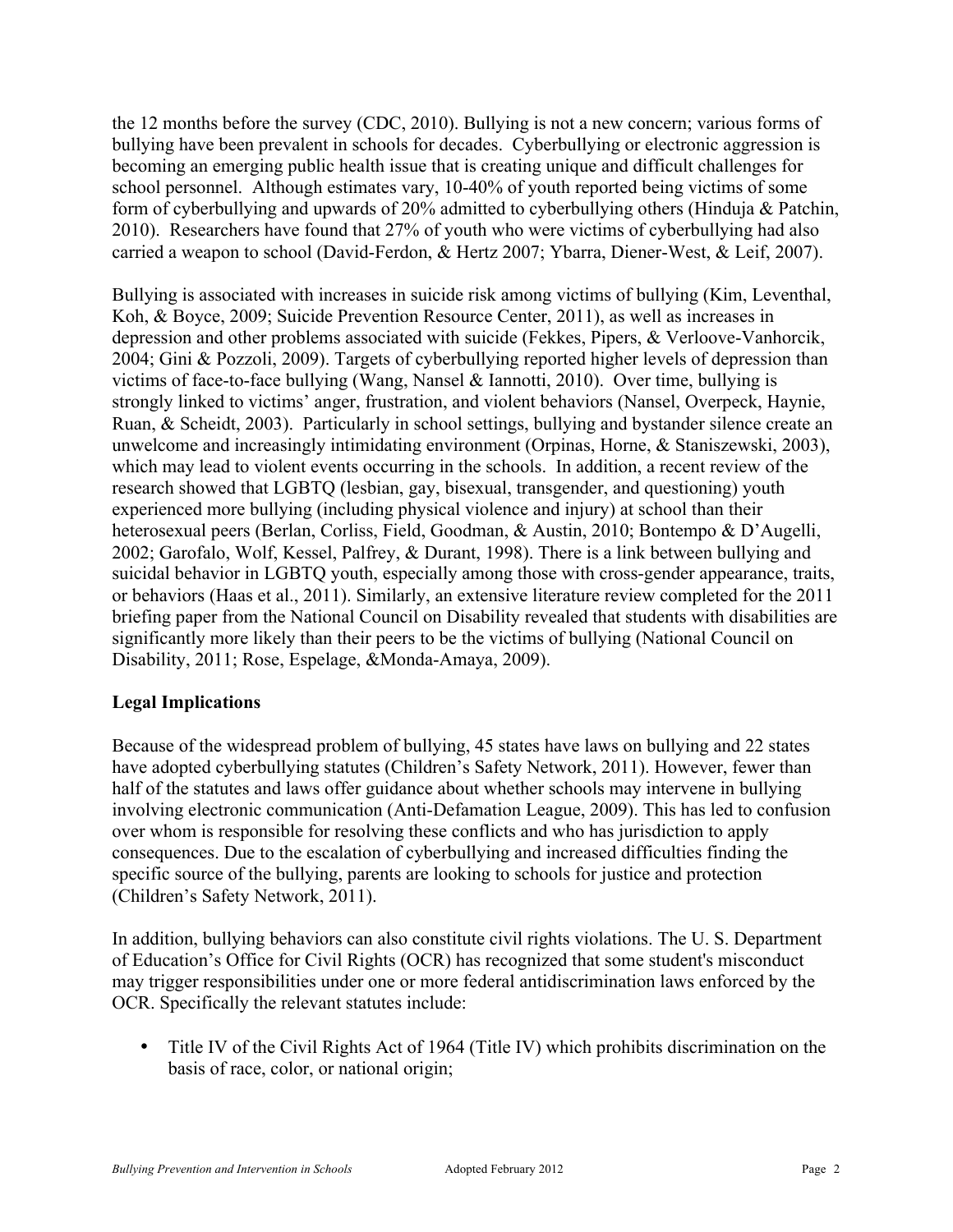- Title IX of the Education Amendments of 1972 (Title IX) which prohibits discrimination on the basis of sex;
- Section 504 of the Rehabilitation Act of 1973 and Title II of the Americans with Disabilities Act of 1990, which both prohibit discrimination on the basis of disability.

In October 2010, the Office for Civil Rights indicated that "School districts may violate these civil rights statutes and the Department's implementing regulations when peer harassment based on race, color, national origin, sex, or disability is sufficiently serious that it creates a hostile environment and such harassment is encouraged, tolerated, not adequately addressed, or ignored by school employees." (OCR, 2010, p. 1)The harassment does not have to include intent to harm, be directed at a specific target, or involve repeated incidents. Thus, schools must do more than take steps to end the harassment; schools must also "eliminate any hostile environment and its effects, and prevent the harassment from occurring" (OCR, 2010, p. 2-3).

# **Recommended School-Based Bullying Prevention and Intervention**

Start prevention early. Bullying behaviors can start in pre-school. Intervening early can help equip students with the social and emotional skills that will help prevent later bullying behaviors and will help set a foundation for healthy social relationships. In fact, bullying programs appear to be most effective in the younger years. Teaching social skills under the auspices of teaching respectful behavior might be a way of approaching social-emotional instruction (e.g.., schoolwide positive behavior support)

- Develop anti-bullying policies. While policies do not necessarily change behaviors, they stipulate that bullying in the school environment will not be tolerated and they delineate consequences for bullying others.
- Understand the connection between bullying and mental health problems. Research has consistently shown that bullies, targets, and bully-targets have poor mental health prognoses. Involvement in bullying has been linked to depression, anxiety, increased school drop out rates and increased suicide ideation, thus impacting academic achievement.
- Keep up with technology. Bullying often takes place in areas hidden from adult supervision and young people are using social media and new technologies to bully others. Both bullying prevention programs and suicide prevention programs need to be aware of the realities of electronic forms of bullying.
- Pay special attention to the needs of LGBTO (lesbian, gay, bisexual, transgender, and questioning) youth. Young people who do not conform to traditional gender expectations are at increased risk for being bullied and suicide. Schools need to create an environment that promotes tolerance and respect for diversity.
- Use a comprehensive approach. Focus on mental health services for youth suffering from depression and anxiety as well as implement evidence-based interventions that improve the school environment and provide supports to bullies, targeted students, and families to reduce bullying.
- Focus on the role of witnesses. Convey the attitude that students who witness bullying are responsible, if possible, to help stop harassment and intimidation. Teach all students the specific skills necessary to help prevent and respond to bullying.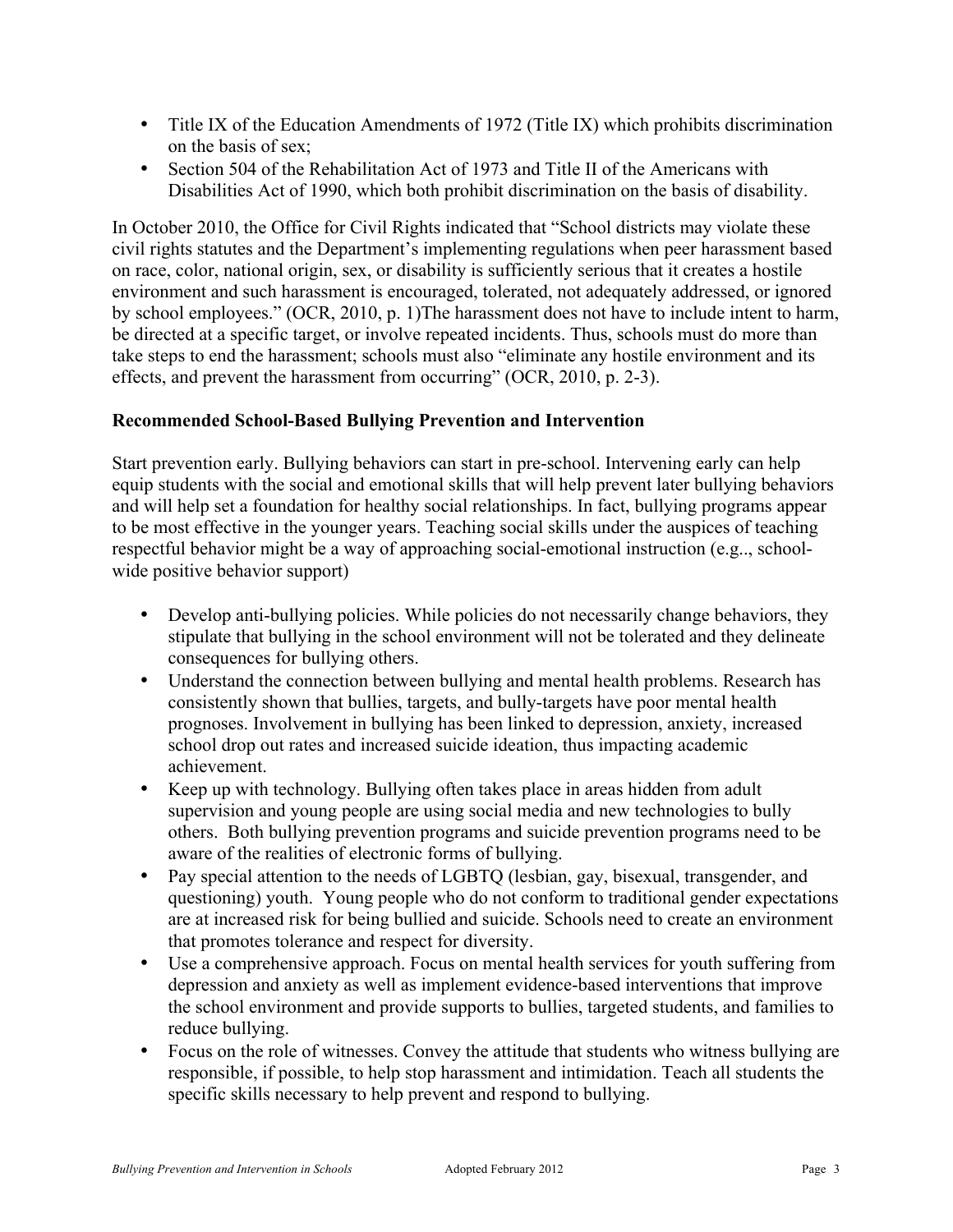## **Role of the School Psychologist**

School psychologists are uniquely positioned to use their knowledge of psychology, education, and child development and their consultation and advocacy skills to affect policies and practices within the schools. Because school psychologists work directly with students, as well as with staff, parents, and administrators, practitioners are encouraged to take a leadership role in developing comprehensive approaches to bullying prevention and school-wide climate improvement (Swearer, Espelage, & Napolitano, 2009). School psychologists can have a direct role in preventing bullying through direct and indirect services provided to children, families, and schools, including:

- Developing school-wide prevention activities (e.g. PBIS) or more targeted prevention activities help students develop appropriate social skills.
- Counseling victims of bullying in all its forms to ensure that they do not internalize the effects of repeated harassment;
- Conduct informative social-emotional assessments of student perpetrators of bullying behavior at school;
- Develop interventions to help eliminate bullying behaviors and replace these with positive, prosocial behaviors;
- Provide consultation to the parents/guardians of bullies and targets to offer them effective resources, supportive interventions and strategies for managing behavior.

### **Practices that Permeate All Aspects of Service Delivery**

- Train the entire school staff in developing and implementing positive behavioral interventions that prevent bullying, reduce bystander involvement, and promote students' social-emotional development using discipline-related incidents as potential learning opportunities(teachable moments);
- Provide group training and consultation to help schools form effective safety and crisis teams;
- Use federal and state policies to help educate district and school professionals on antibullying policies that can provide clear and consistent guidelines for bullying behaviors;
- Consult with school staff in implementing social skills programs and other programs that teach peaceful ways to resolve conflicts;
- Participate in and facilitate evidence-based procedures to respond to bullying behavior.

### **Foundations of School Psychologists' Service Delivery**

- Serve on district and school safety and crisis teams to help implement and evaluate comprehensive safety initiatives;
- Participate in conducting a needs assessment and program evaluation regarding aggression, violence, and crisis needs at the school and district levels.

To ensure that school psychologists are well prepared to provide leadership in school climate and bullying prevention, NASP supports efforts to provide school psychologists with the requisite knowledge and skills to design and implement prevention and school climate programs that are supported by rigorous empirical research. These skills are specified in NASP's Model for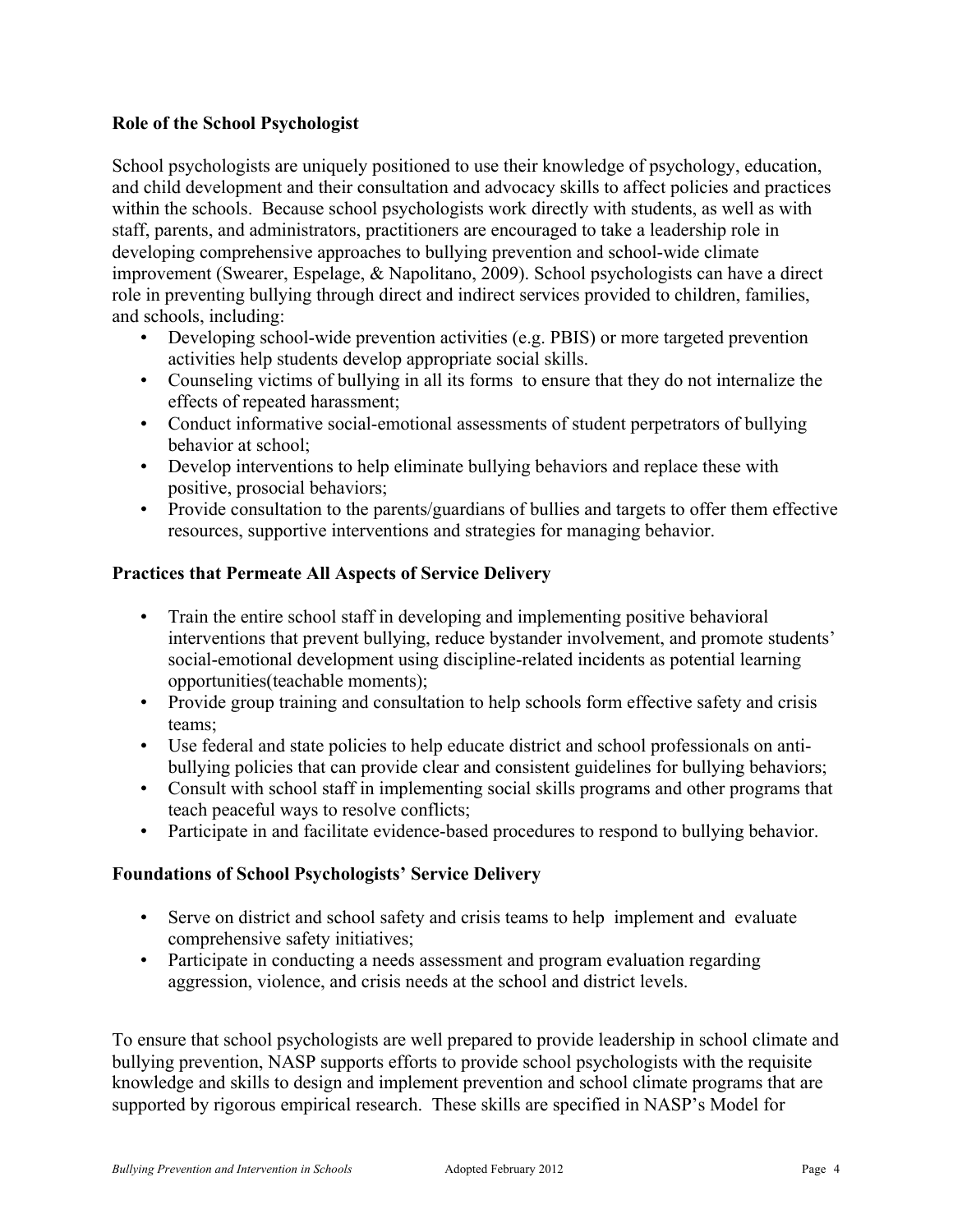Comprehensive and Integrative School Psychological Services and NASP advocates for their inclusion in training and practice standards of all state credentialing bodies.

## **Summary**

Bullying has gained unprecedented national attention and plays a role in the daily practice of school psychologists across all educational settings. Research highlights the correlation between bullying and mental health issues, including anxiety, depression and suicide. Federal and state lawmakers are addressing this growing epidemic and requiring schools to detail their preventive and responsive efforts. Prevention strategies, multi-tiered positive behavioral supports, as well as school-wide policies that define bullying and outline interventions are a few examples of best practices. School psychologists are encouraged to take an active leadership role in both the student level and systems level service delivery of bullying prevention. Instances of bullying should be thoroughly investigated and in extreme cases of violence and aggression, a threat assessment could be pursued to evaluate risk of harm posed to all participants, both to themselves and to others. In addition, research and program evaluation are critical elements of a comprehensive approach to prevention efforts.

### **References**

- Anti-Defamation League (2009). *Bullying/Cyberbully Prevention Law: Model statute and advocacy toolkit.* Retrieved May 3, 2011 from http://www.adl.org/civil\_rights/Anti-Bullying%20Law%20Toolkit\_2009.pdf
- Berlan, E., Corliss, H., Field, A., Goodman, E., & Austin, S. (2010). Sexual orientation and bullying among adolescents in the Growing Up Today Study. *Journal of Adolescent Health, 46(4)* 1–6.
- Bontempo, D., & D'Augelli, A. (2002). Effects of at-school victimization and sexual orientation on lesbian, gay, or bisexual youths' health risk behavior. *Journal of Adolescent Health, 30*, 364–374.
- Children's Safety Network. (2011). *Preventing bullying: The role of public health and safety professionals*. Retrieved on May 3, 2011 from http://www.childrenssafetynetwork.org/publications\_resources/PDF/bullying/Preventing BullyingRolePublicHealthSafetyProfessionals.pdf
- Centers for Disease Control and Prevention [CDCP]. (2010). *Youth Risk Behavior Surveillance 2009 - United States, 59(SS-5).* Retrieved May 3, 2011 from http://www.cdc.gov/mmwr/pdf/ss/ss5905.pdf.
- David-Ferdon C. & Hertz M.F. (2007). Electronic media, violence, and adolescents: An emerging public health problem. *Journal of Adolescent Health, 41(6 Suppl 1),* 1-5.
- Fekkes, M., Pipers, F., & Verloove-Vanhorick, V. (2004). Bullying behavior and associations with psychosomatic complaints and depression in victims. *Journal of Pediatrics, 144*, 17–22
- Garofalo, R., Wolf, R., Kessel, S., Palfrey, J., and DuRant, R. (1998). The association between health risk behaviors and sexual orientation among a school-based sample of adolescents. *Pediatrics, 101*, 895–902.
- Gini, G., & Pozzoli, T. (2009). Association between bullying and psychosomatic problems: A meta-analysis. *Pediatrics, 123,* 1059–1065.